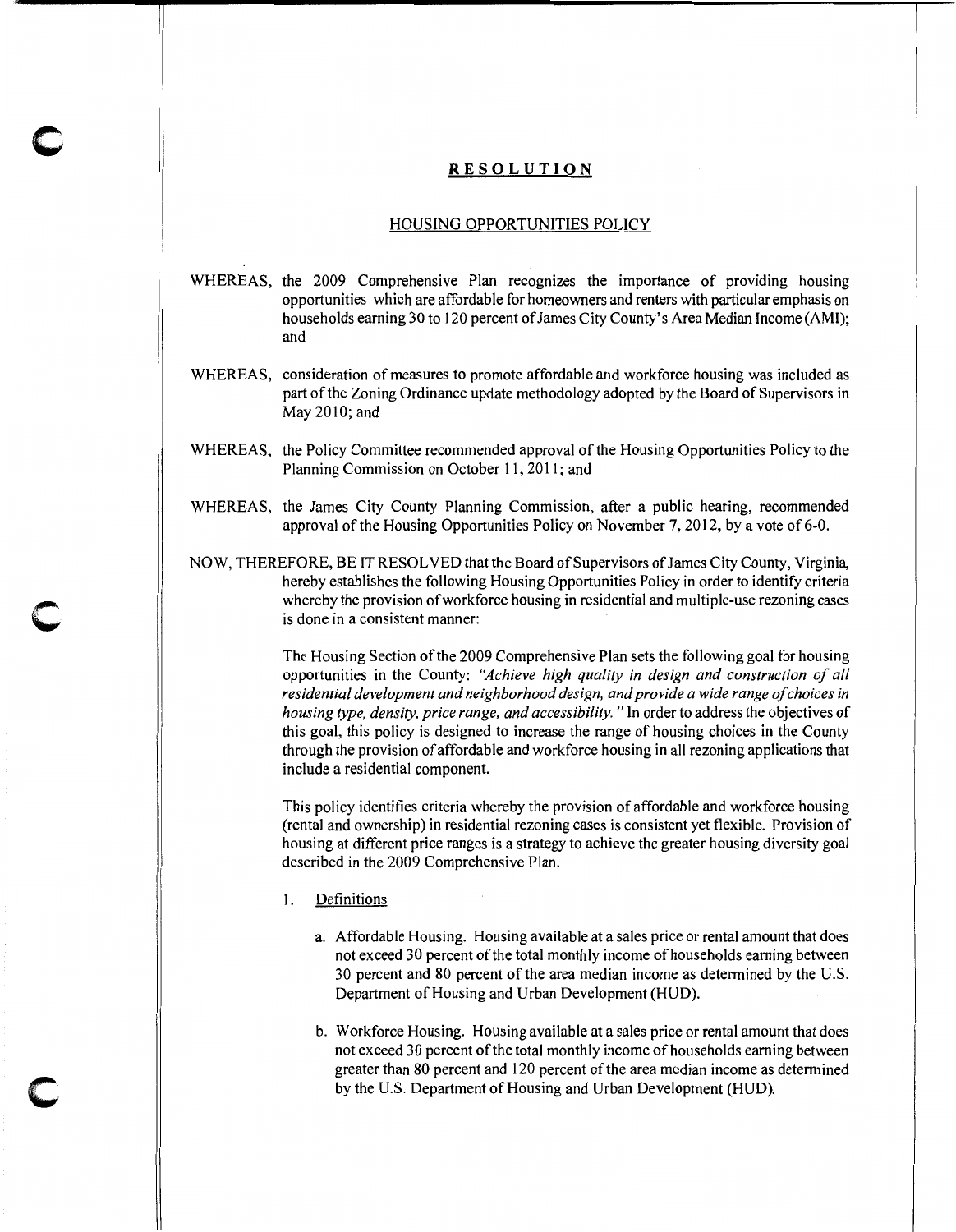2. Provision and Integration of Housing Opportunitv Dwelling Units

,,

c

c

a. At least 20 percent of a development's proposed dwelling units should be offered for sale or made available for rent at prices that are targeted at households earning 30 to 120 percent of Area Median Income (AMI). Of that 20 percent, the units should be targeted at the AMI ranges specified below:

| Units targeted to<br>(percent of AMI): | Percent of the development's proposed<br>dwelling units expected |
|----------------------------------------|------------------------------------------------------------------|
| $30$ percent $-60$ percent             | 8 percent                                                        |
| Over 60 percent $-80$ percent          | 7 percent                                                        |
| Over 80 percent $-120$ percent         | 5 percent                                                        |

b. These units should be fully integrated in the development with regard to location, architectural detailing, quality of exterior materials, and general appearance.

# 3. Applicability of Cash Proffers for Housing Opportunity Dwelling Units

a. Units targeted at household meeting 30 to 120 percent of AMI will have reduced expectations for cash proffers in accordance with the amounts set forth in the Cash Proffer Policy for Schools adopted by the Board of Supervisors on July of 2007, as amended, other cash proffers related for water and sewer improvements (typically proffered to the James City Service Authority), and other public facility and infrastructure capital improvement program items. The reductions in the expected proffer amounts would be as follows:

| Units targeted to<br>(percent of AMI): | Percent cash proffer reduction: |  |
|----------------------------------------|---------------------------------|--|
| $30$ percent $-60$ percent             | 100 percent                     |  |
| Over 60 percent $-80$ percent          | 60 percent                      |  |
| Over 80 percent $-120$ percent         | 30 percent                      |  |

### 4. Retention of Housing Opportunity Units Over Time

- a. Rental units must be made available at the targeted rents for a period of at least 30 years.
- b. Sales of all targeted for-sale units as specified in paragraph one shall include a soft second mortgage payable to the benefit of James City County or third party approved by the Office of Housing and Community Development and the County Attorney's Office. The term of the soft second mortgage shall be at least 50 years. In addition, a provision shall be included in the deed that establishes a County right of first refusal in the event that the owner desires to sell the unit.

#### 5. In-lieu Contribution to the Housing Fund

Applicants may choose to offer cash contributions in-lieu of the provision of the percentages of affordable and workforce housing units specified above. Such cash contributions shall be payable to the James City County Housing Fund. The Housing Fund will be used to increase the supply and availability of units targeted at households earning 30 to 120 percent of AMI in the County. If applicants choose to offer a cash contribution in-lieu of construction of the units, the guideline minimum amount per unit shall be: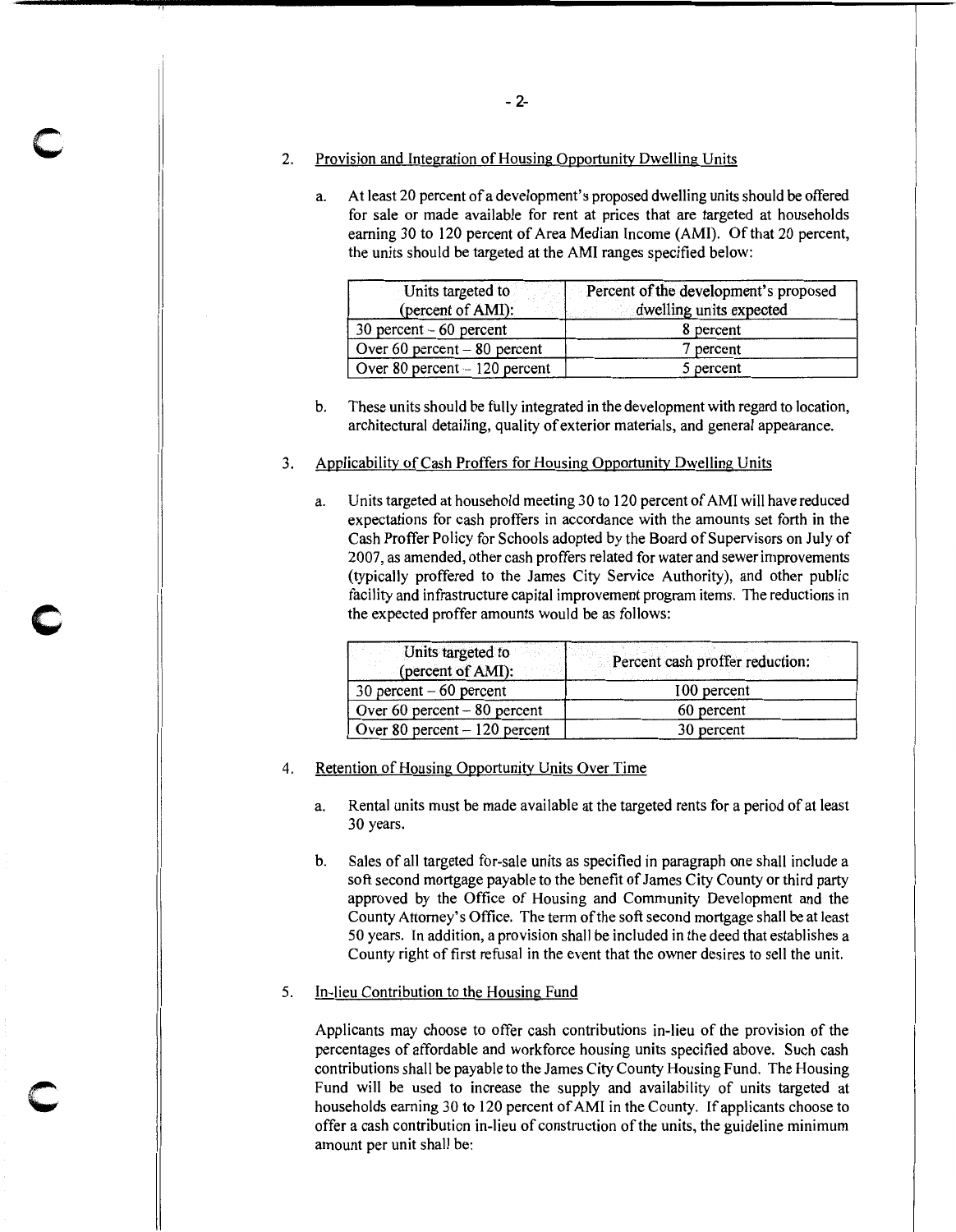| Units targeted to<br>(percent of AMI): | Cash in-lieu amount                                                         |  |  |  |
|----------------------------------------|-----------------------------------------------------------------------------|--|--|--|
| 30 percent $-60$ percent               | The cost to construct a 1,200 square-foot<br>dwelling as determined below   |  |  |  |
| Over 60 percent $-80$ percent          | The cost to construct a 1,200 square-foot<br>dwelling as determined below   |  |  |  |
| Over 80 percent $-120$ percent         | The cost to construct a $1,400$ square-foot<br>dwelling as determined below |  |  |  |

Beginning in February 2013, and continuing in every subsequent February, the Housing and Community Development Director shall establish the average square foot cost to construct an affordable/workforce dwelling unit, which will be added to the median cost of a lot in the proposed subject development. The dwelling unit construction cost shall be determined based on the cost information provided by at least three builders of affordable/workforce dwellings in James City County. If no costs are available from James City County builders, the Director may consult builders from nearby localities. The anticipated median cost of a lot in the proposed development shall be documented and submitted by the developer; in the case of a proposed all-apartment development, the developer shall work with the Housing and Community Development Director to reach an acceptable estimate based on land and infrastructure costs.

### 6. Procedures

c

c

c

- a. For rental units, the developer shall provide assurances in a form acceptable to the County Attorney that the development will provide a statement of rental prices, demonstrating that they are within the specified affordable and workforce housing income range, for the proffered units for each year of the 30-year term.
- b. For for-sale units, the developer shall offer units at prices that fit within the affordable and workforce housing price range as stated in the definitions<sup>1</sup>, which shall be calculated and made available on an annual basis by the County.
	- i. With regard to the soft-second mortgages, the James City County Office of Housing and Community Development ("OHCD") shall be named beneficiary of a second deed of trust for an amount equal to the sales price of the market rate unit and the sales price of the proffered unit. The soft second shall be a forgivable loan, upon the terms specified in Section 5 above, in a form approved by OHCD and the County Attorney. The soft second deed of trust, the deed of trust note, and the settlement statement shall be subject to the approval of the County Attorney and Housing and Community Development Director prior to closing. The original note and deed of trust and a copy of the settlement statement identifying the net sales price shall be delivered by the closing agent of the OHCD after the deed of trust is recorded and no later than 45 days after closing. If down-payment assistance loans are authorized by OHCD, the lien on the deed of trust for the soft second may be recorded in third priority.
	- ii. Owner shall consult with and accept referrals of, and sell to qualified buyers from the OHCD on a noncommission basis.

<sup>1</sup> The prices shall be established based on payment of 30 percent of household income toward housing cost.